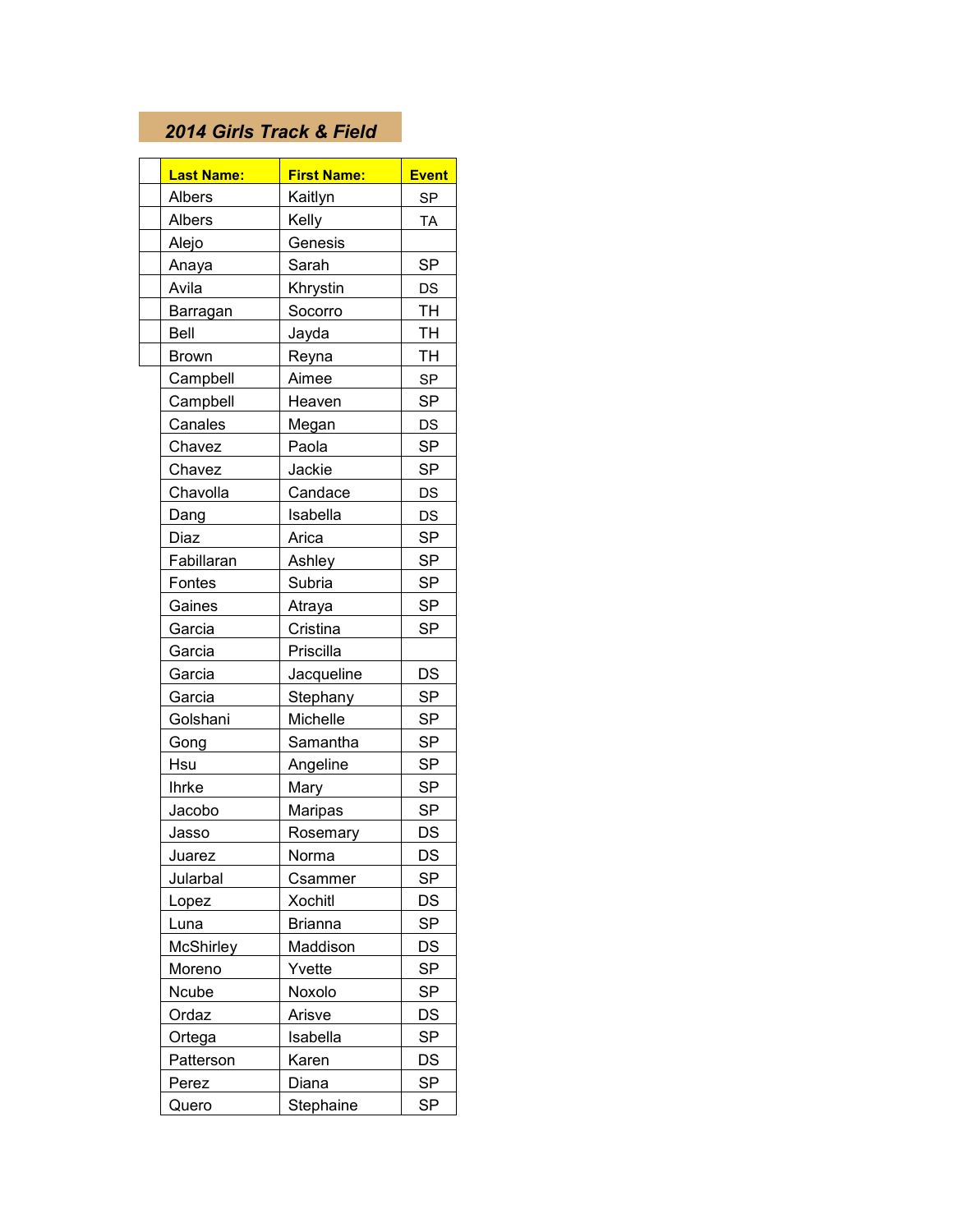| Raza            | Jadelyn       | <b>SP</b> |
|-----------------|---------------|-----------|
| Ribani          | <b>Bianca</b> | DS        |
| Rivera          | Anahi         | DS        |
| Roman           | Leslie        | <b>SP</b> |
| Sanchez         | Mayra         | DS        |
| Sanchez         | Aimee         | DS        |
| <b>Sellers</b>  | Jozelle       | <b>SP</b> |
| Snyder          | Katelin       | TH        |
| Soto            | Liana         | <b>SP</b> |
| Summers         | Keona         | SP        |
| Tirado          | Sarah         | DS        |
| <b>Tolliver</b> | Amber         | TA        |
| White           | Chevenne      | TН        |

| 2014 Boys Track & Field |                    |              |
|-------------------------|--------------------|--------------|
| <b>Last Name:</b>       | <b>First Name:</b> | <b>Event</b> |
| Adams                   | James              | <b>SP</b>    |
| <b>Albers</b>           | William            | <b>DS</b>    |
| Alfaro                  | Efrain             | <b>TR</b>    |
| Aragones                | Christian          | <b>SP</b>    |
| Baldonado               | Cody               | <b>SP</b>    |
| Basco                   | Dylan              | <b>DS</b>    |
| <b>Bryant</b>           | Eric               | <b>SP</b>    |
| Castillo                | Armando            | <b>DS</b>    |
| Castillo                | Ramon              | <b>TR</b>    |
| Chittenden              | Craig              | <b>TR</b>    |
| Cortes                  | John               | <b>SP</b>    |
| Cortez                  | Ricardo            | <b>SP</b>    |
| Cvijanovich             | Samuel             | <b>SP</b>    |
| Dale                    | <b>Brandon</b>     | DS           |
| Daniels                 | Elijah             | <b>DS</b>    |
| Diaz                    | Elliott            | <b>TR</b>    |
| Doria                   | Eric               | <b>SP</b>    |
| <b>Driscoll</b>         | Dylan              | DS           |
| Duff                    | Albert             | <b>SP</b>    |
| Estridge                | Jeffery            | <b>TR</b>    |
| Ferguson                | Michael            | DS           |
| Fernandez               | Carlos             | <b>SP</b>    |
| Flores                  | Ronaldo            | <b>DS</b>    |
| Frausto                 | Juan               | DS           |
| Garcia                  | Andres             | <b>SP</b>    |
| Herrera                 | Adam               | <b>TR</b>    |